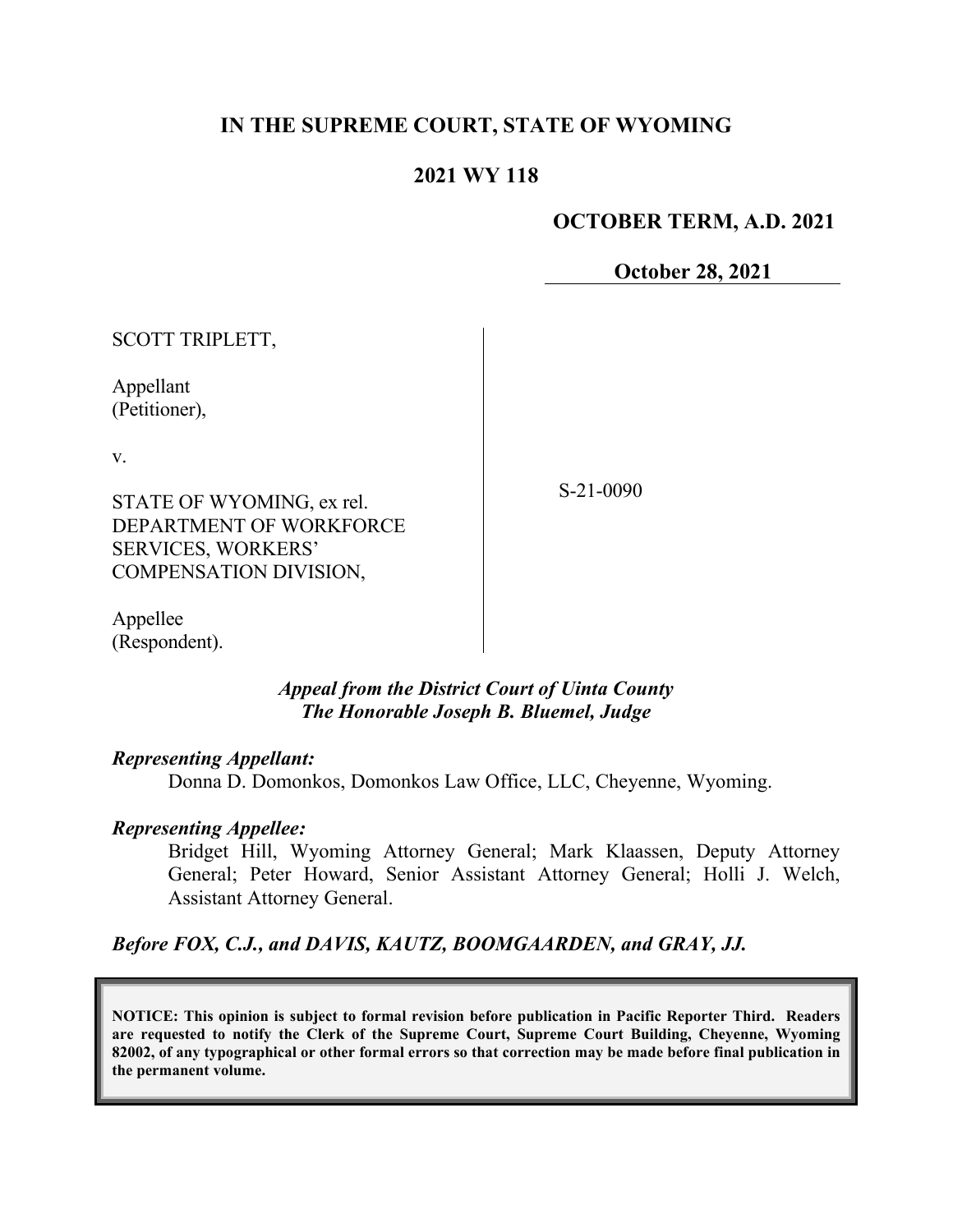### **GRAY, Justice.**

[¶1] The Medical Commission Hearing Panel (the Medical Panel) determined that Scott Triplett failed to meet his burden to show entitlement to a right hip replacement concluding the proposed surgery was not a reasonable and necessary treatment for a work related injury. The district court affirmed. Mr. Triplett appeals claiming, "because the Medical Commission substituted its opinion for the experts' opinions," its decision was arbitrary and capricious. We affirm.

### *ISSUE*

[¶2] Did the Medical Panel substitute its opinion for those of the experts making its decision arbitrary, capricious, or otherwise not in accordance with the law?

### *FACTS*

[¶3] On January 6, 2016, Mr. Triplett slipped on the ice while at work. He fell to his left knee and landed on his left hip resulting in a labral tear. Mr. Triplett was seen at Hofmann Arthritis Institute where, after several months of nonsurgical treatment, he underwent a failed left hip arthroscopy to repair the tear. On August 9, 2017, he received a total left hip replacement. Mr. Triplett's left hip replacement was compensable because it was found to be related to his workplace injury.

[¶4] While the left hip replacement increased Mr. Triplett's mobility, his left leg was, as a result, three-fourths to one inch longer than his right, and the replacement failed to relieve his left leg or preexisting lower back pain.<sup>[1](#page-1-0)</sup> He continued to receive treatment for his left hip, leg, and lower back pain. Eventually, pain began to radiate down his right hip and leg.

[¶5] Dr. Daniel Mangiapani assisted the lead surgeon, Dr. Jordan Schaeffer (who later left the practice), in Mr. Triplett's left hip replacement. On December 24, 2018, he saw Mr. Triplett for a routine follow-up on the left hip replacement.

[¶6] On January 22, 2019, Dr. Mangiapani wrote the Workers' Compensation Division requesting preauthorization for a total right hip arthroplasty for Mr. Triplett. His letter set forth his reasons:

<span id="page-1-0"></span><sup>&</sup>lt;sup>1</sup> In 2002 or 2003, Mr. Triplett injured his back at work. In 2006, he suffered a second muscle strain of his back but returned to work several days later. Since 2001, Mr. Triplett has received chiropractic treatments one time per month "for sore muscles and joints and [to] 'help stay in balance.'"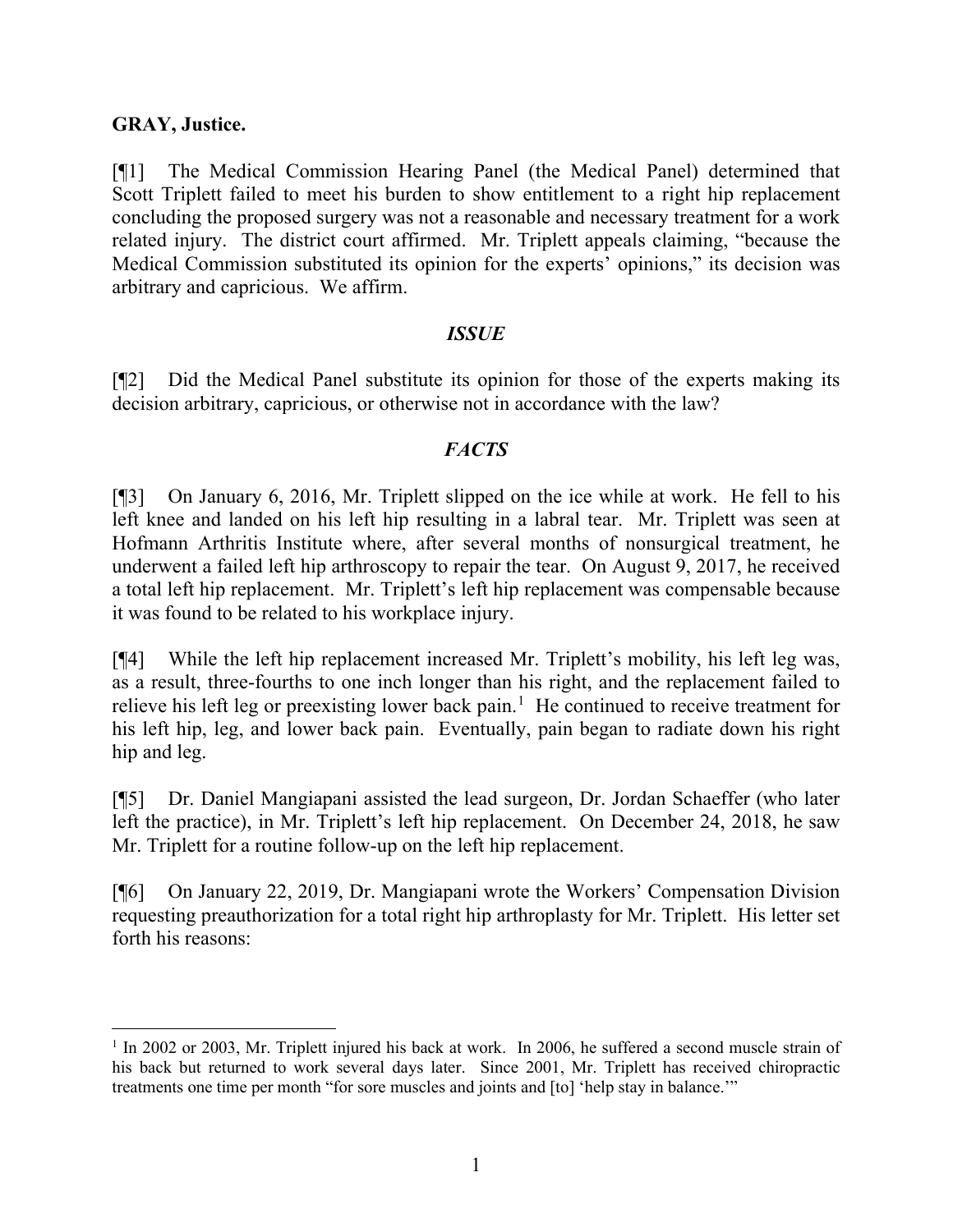I have followed Scott Triplett for over 1 year for his bilateral hip pain and discomfort. He has been examined, interviewed and evaluated with imaging. He has bilateral hip joint degenerative disease that has resulted in significant pain and disability to the point where one of his hip joint [sic] has been replaced. Due to the symbiotic nature of bilateral hip joints and osteoarthritis has a systemic inflammatory component to it, it is my opinion that these issues are at least partially related. He has failed non-operative treatment on his contralateral hip joint to the point where his pain and disability has made him a candidate for a hip replacement.

[¶7] The Workers' Compensation Division denied preauthorization, determining Mr. Triplett's right hip issues were unrelated to the work injury. The matter was referred to the Medical Panel.

[¶8] The parties submitted Mr. Triplett's medical records to the Medical Panel including those from the Hofmann Arthritis Institute and Utah Pain and Rehab. The parties also submitted Dr. Mangiapani's written request for preauthorization, *supra* ¶ 6; Dr. Mangiapani's deposition testimony; a written report from Dr. G.P. Massand, who had conducted an independent medical examination of Mr. Triplett; and Dr. Massand's deposition testimony. Mr. Triplett was the sole witness at the hearing.

## **Dr. Mangiapani's Deposition Testimony**

[¶9] In his deposition, Dr. Mangiapani testified he saw Mr. Triplett "two to three times." He stated:

> I thereafter followed him for his hip replacement and then evaluated him for his contralateral side of the hip, which was also degenerative. And we came to the conclusion that he had failed conservative treatment and was a good candidate, given his excellent results on the first side, . . . to pursue a joint replacement surgery on his opposite side on the hip.

[¶10] The only records of interaction between Dr. Mangiapani and Mr. Triplett are those of the left hip replacement surgery and the December 24, 2018 consultation. Dr. Mangiapani testified he did not see Mr. Triplett after the December 2018 visit. Dr. Mangiapani did not review records from any provider, other than the Hofmann Arthritis Institute, and did not obtain imaging studies from any other provider. He had not seen Dr. Massand's report at the time of his deposition and did not know that Mr. Triplett had osteoarthritic disease in either hip before the work injury.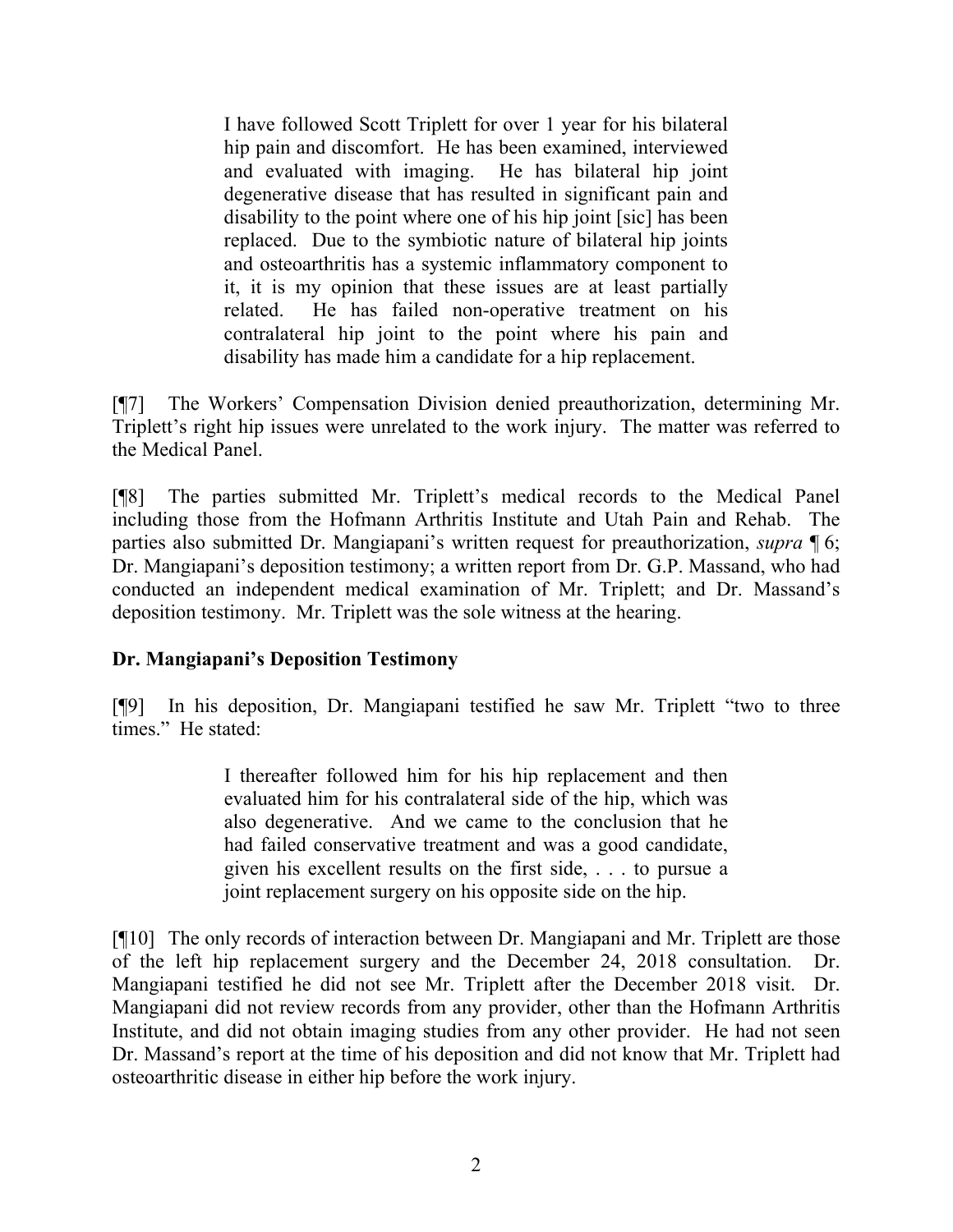[¶11] When asked if he was familiar with Mr. Triplett's medical history, Dr. Mangiapani answered, "I would categorize it [my involvement] as peripheral since I more or less took over his case once Dr. Schaeffer had left the practice." Dr. Mangiapani described the December 24, 2018 examination as follows:

> At that point, he was doing well. And he had kind of known longstanding lower back issues and then began complaining of symptoms in his right hip. So that was evaluated. An x-ray evaluation was made during that visit,  $[2]$  $[2]$  $[2]$ which also revealed that he had a similar degenerative process on his right side regarding the cartilage loss in the joints and the degree of degenerative joint disease.

> We had a discussion as to what he had done nonoperatively, including oral medications, some form of home exercise program, activity modification, attempts at weight loss. And those . . . had all been unsuccessful regarding his right hip to that point.

[¶12] Dr. Mangiapani diagnosed "right hip osteoarthritis recalcitrant to nonoperative treatment." He read from his notes stating, "Has failed nonoperative . . . treatment on right side, including corticosteroid injection . . . , physical therapy, activity modification. . . . Plan on right total hip arthroplasty."

[¶13] Dr. Mangiapani concluded Mr. Triplett's issues on his right side were "at least partially related" to his January 2016 work injury explaining:

> So in general, if you have one joint replacement on one side of your body, the odds of you getting another joint replacement on the other side of your body in your lifetime is roughly 50 percent. . . . And to . . . say that one joint is completely separate from the other is largely incorrect. . . . [I]t's been scientifically proven in basic science models that if you have arthritis on one side of your body, there is an inflammatory response that can have an effect on the other side of the body.

[¶14] When asked if the right hip condition is a direct and continuing consequence of the work injury to the left hip, Dr. Mangiapani responded, "I'd refer to my note where it says

<span id="page-3-0"></span><sup>&</sup>lt;sup>2</sup> Although at his deposition, he agreed to provide the x-ray study from Mr. Triplett's December 2018 appointment, no x-rays were provided.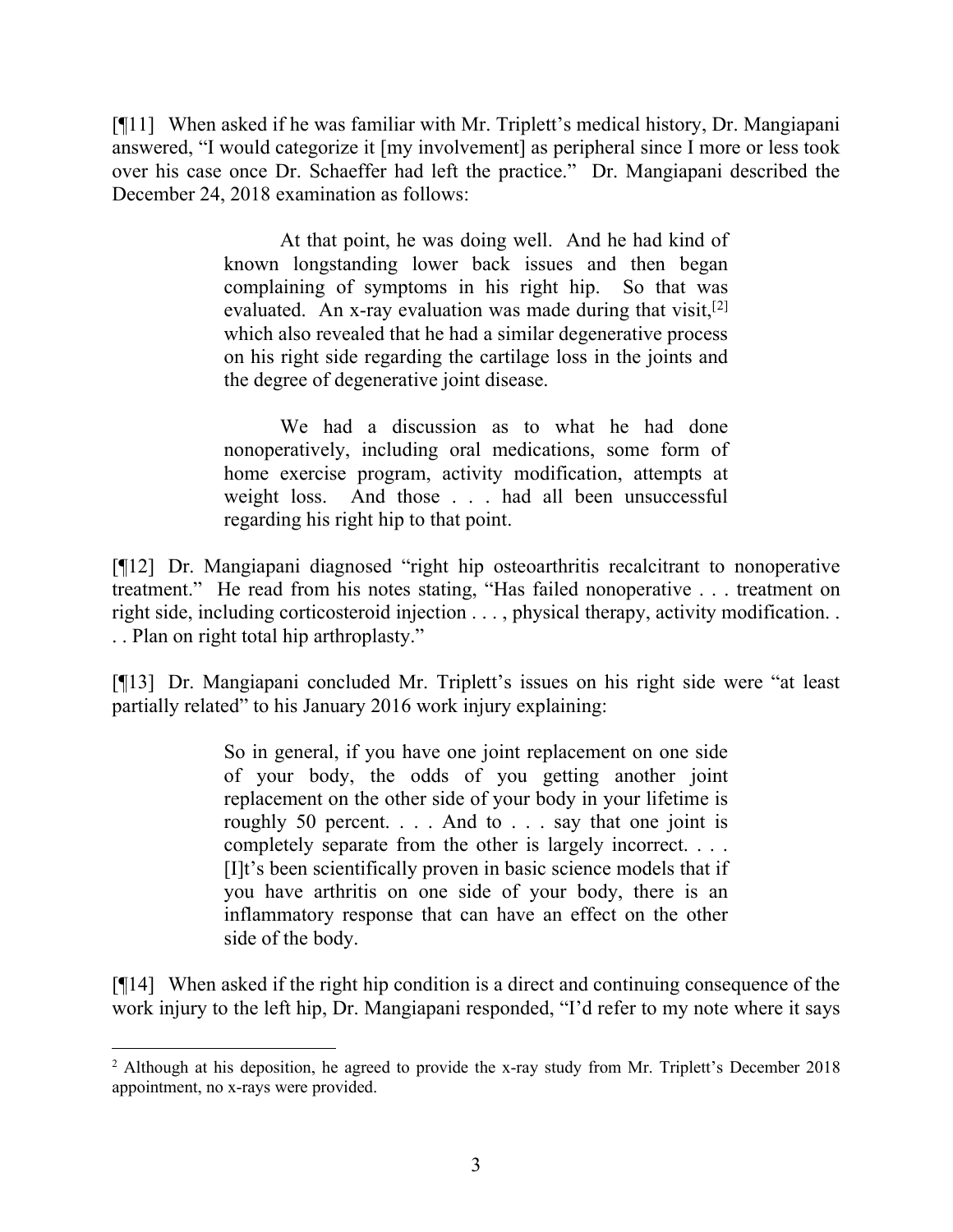these issues are partially related. So when you ask me is it a direct [sic], that's probably . . . not appropriate." When asked, is it more probable than not that the right hip condition was a consequence of the work injury, Dr. Mangiapani replied, "At least partially a consequence." When asked if he was saying it was greater or less than 50 percent, he said, "Given that someone who's never had an injury has a 50 percent chance of getting their other hip replaced, I would say greater than 50 percent[.]"

# **Dr. Massand's Report and Testimony**

[¶15] Dr. Massand, an orthopedic surgeon, conducted an independent medical examination of Mr. Triplett's injuries. Dr. Massand's report states that Mr. Triplett's subjective history of his complaint included the events of January 6, 2016, and the progressive increase in pain in his lower back and left hip. Due to the passage of time, Mr. Triplett was unable to provide details regarding his treatment. Mr. Triplett complained of continuing pain in low back, left hip, left buttock, and left leg. "He also has some symptomatology in right hip which he states started after having left total hip replacement and not before." Dr. Massand reported that Mr. Triplett's "stance and posture appear unremarkable; however, he appears to have significant abnormality of gait and keeps his back stiff and walks with a short stance on left with a limp." At the time of the examination, Mr. Triplett was not using any "assistive device such as cane or crutch."

[¶16] Dr. Massand's report includes his review of Mr. Triplett's medical records from all his providers. Based on his examination and the medical records, Dr. Massand concluded:

> [1.] The patient apparently has preexisting joint inflammatory disease and osteoarthritis of right hip, which are not related to accident. . . .

> [2.] [T]he patient has preexisting osteoarthritis along with comorbidities such as obesity, chewing tobacco and/or smoking, and deconditioning of his back and hips due to chronic pain and depression.

. . .

. . .

[3.] The patient's problems with right hip are not related to his accident of 01/06/2016, as he did not complain of any pain in his right hip and right leg, restriction of range of motion, or limp following his accident of 01/06/2016. His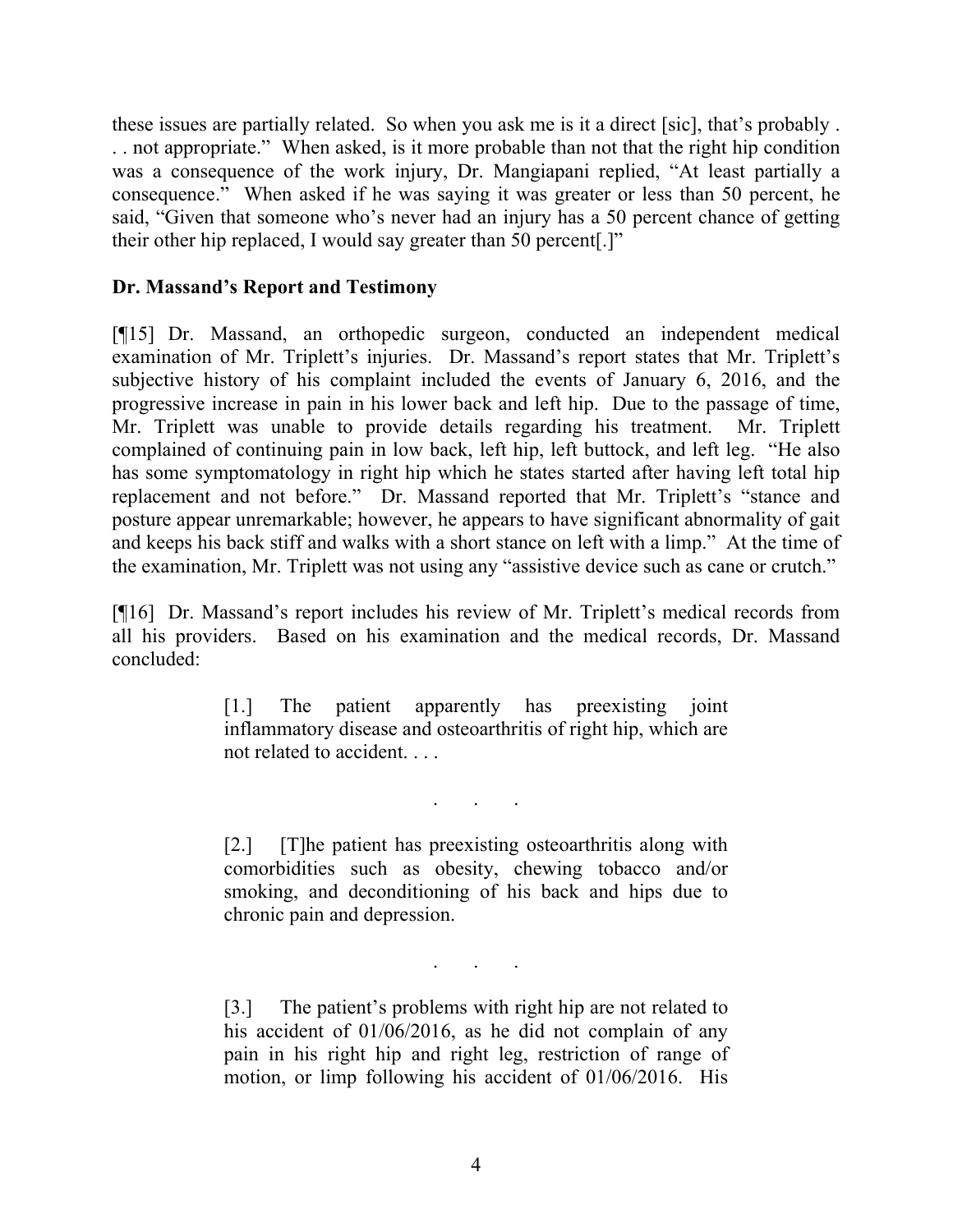symptoms in right hip appear to have started following total hip arthroplasty of left hip.

[¶17] At his deposition Dr. Massand testified:

Q. And your history indicates that [Mr. Triplett] began having symptoms in the right hip following the appearance of the antalgic gait? $[3]$  $[3]$  $[3]$ 

A. My . . . examination revealed that he had antalgic gait following his total hip replacement.

Q. . . . Do you believe that the left hip arthroplasty resulted in a leg length discrepancy that caused an antalgic gait in Mr. Triplett?

A. That's correct.

Q. Do you believe that antalgic gait caused his arthritic right hip to become painful?

A. Yes.

Q. Do you believe that the antalgic gait combined with the osteoarthritis in his right hip caused his right hip pain?

A. I don't know how bad the arthritis he had, but the pain may have increased after his left total hip replacement.

Q. Do you believe that the antalgic gait accelerated the osteoarthritic condition in Mr. Triplett's right hip?

# A. **I don't think so.**

A. As I said, I do remain [sic] right hip became painful following total hip replacement on left side. But I can't comment that arthritis was increased because of that and the

. . .

<span id="page-5-0"></span> $3$  An "antalgic gait" is a general term for a walking pattern that results from having pain somewhere.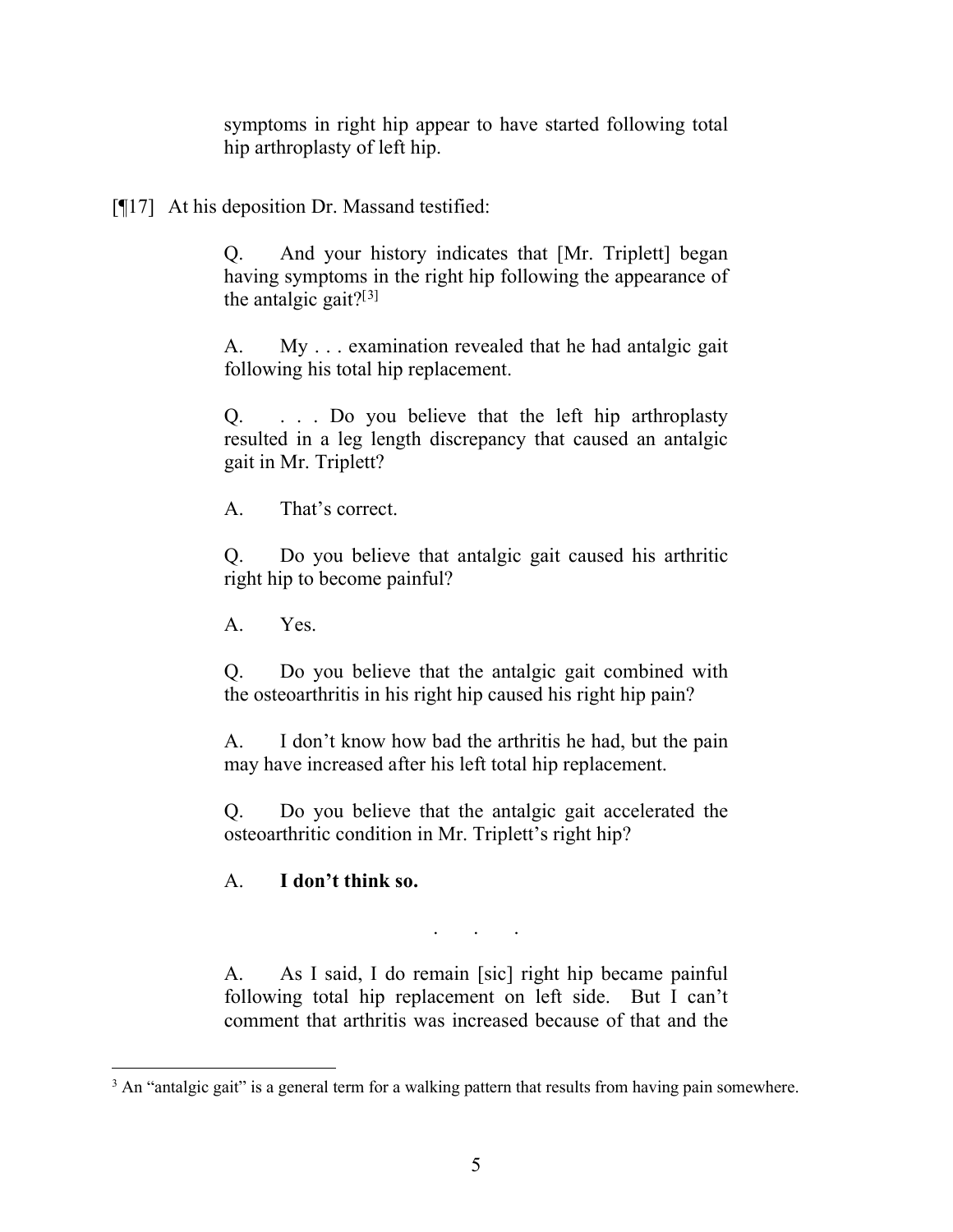need for total hip replacement because I don't know how bad [his] arthritis is. I've not been provided x-rays.

. . .

Q. [On page 35 of your report, fifth paragraph,] [t]he last sentence of that paragraph reads, "Dr. Hofmann and Dr. Daniel Mangiapani have opined that these issues are at least partially related to his work injury and partially due to systemic inflammatory component and osteoarthritis." . . . Do you agree with Dr. Hofmann and Dr. Mangiapani?

. . .

[A.] Yes. As I mentioned that his symptoms were aggravated due to antalgic gait, but I don't know whether arthritis was aggravated or what was the condition of arthritis, and there was no history of injury. So I concur in the sense it partially **could be** due to the accident and – or due to total hip replacement . . . and antalgic gait.

(Emphasis added.)

[¶18] Dr. Massand noted he had not been provided with any diagnostic studies of the pathology in the right hip for which Mr. Triplett had been advised he needed a total hip replacement. Dr. Massand stated he would not operate on someone just because of pain. More particularly, he said, "[y]ou have to have severe pain to have artificial joint, and severe arthritis, because there are a lot of complications after total joint replacement. So I can't say . . . that I would recommend it because I haven't seen the diagnostic studies."

## **Mr. Triplett's Testimony**

[¶19] Mr. Triplett testified that on January 6, 2016, as he was walking into work, his right foot slid forward on the ice while the left foot remained in place. He "did the splits forward and backward, down to [his] left knee and then onto [his] side. And when [he] did, it twisted [his] hip – both hips, one forward and one backward." Mr. Triplett described his recovery from the left hip replacement:

> I did all the physical therapy. I showed up faithfully three days a week. I got more strength. I got more stamina. I got more balance. I worked through the replacement, but the pain in my lower back started to radiate down my right side because my right hip was doing all the work getting my left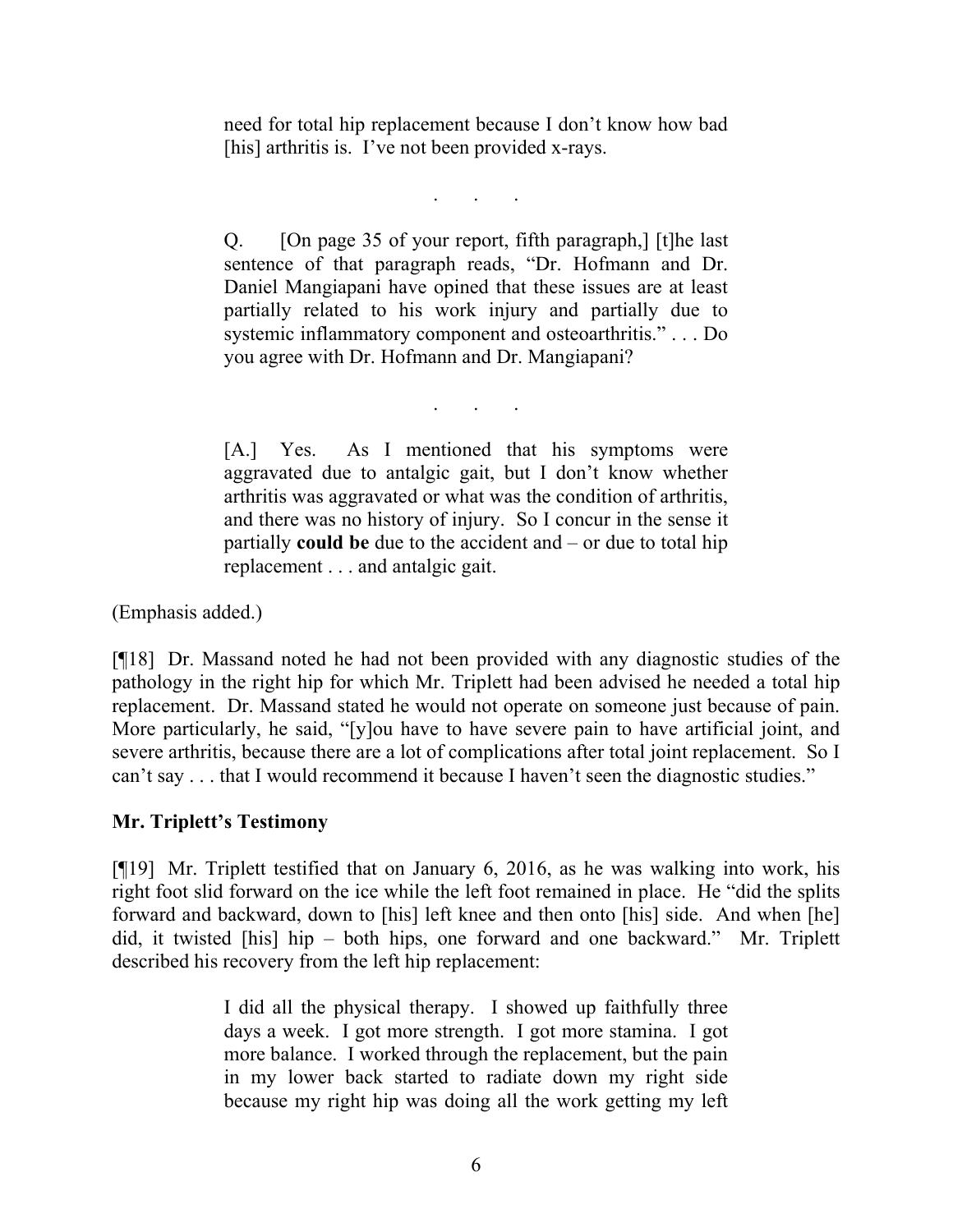hip healed up. It put so much strain on my right hip it started to hurt.

[¶20] At the time of the injury, Mr. Triplett testified he weighed 250 to 260 pounds. After the injury, he "quickly" gained weight and weighed 325 pounds at the time of the hearing.

[¶21] Mr. Triplett said he saw Dr. Mangiapani "quite often right after [his] left hip replacement" and told him of his right-side pain "about six months" after the left hip replacement and was told to give "physical therapy a shot" to relieve the pain on his right side. (There is no documentation in Mr. Triplett's medical record indicating any treatment to his right hip or leg.) Mr. Triplett testified at his first visit with Dr. Mangiapani, he had x-rays. (The record does not contain an x-ray of his right hip.) At his second visit a few months later, Dr. Mangiapani "looked [his right hip] over and said it's just absolutely going to have to be replaced." (The medical records contain no documentation of two consultations with Dr. Mangiapani.)

[¶22] Mr. Triplett testified he told Dr. Massand he had "constant pain in [his] low back, both buttocks, both hips, and left leg, with numbness in his left leg. And occasional numbness in his right foot." He stated he continues to have severe pain in the mid and low-back area, which is why he "[has] to keep standing up." Contrary to his history of back injuries, he told Dr. Massand he had never injured his lower back and explained this omission was because he "never broke a bone or anything in that [it] had to be fixed."

[¶23] Mr. Triplett recounted the problems caused by his abnormal gait and stated, "it's a matter of my hips twisting to accommodate for it hurts my low back. I have to hold with my lower back muscles." A member of the Medical Panel then asked Mr. Triplett a series of questions:

> Q. Mr. Triplett, you have been standing up and down here a few times[.] What is bothering you that makes you have to stand up?

> > . . .

A. It hurts. It hurts in my hip and in my lower back. It burns and stabs. It's a stabbing constant burning pain that increases and increases until I change position. I stand up and [it] relieves it for a minute. It starts to hurt again, so I sit down and [it] relieves it for [a minute].

Q. Does lying down help it?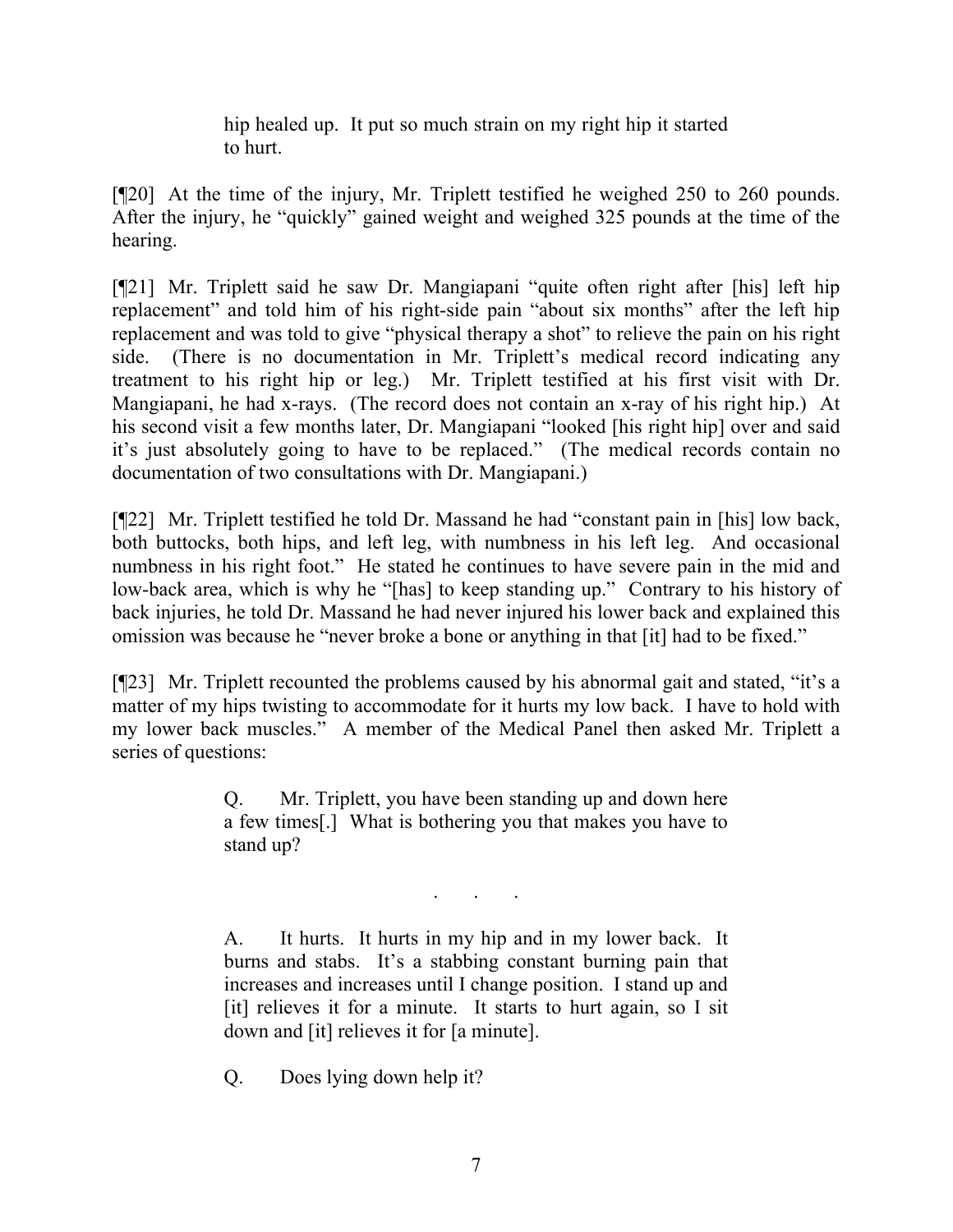A. Yes. If I lay correctly.

Q. . . . [I]t sounded to me as if you felt you were having problems bearing weight on each leg. When you are [standing] on your left leg and taking a step with your right foot, right leg, does it feel as if your hip is dropping down on the right side? You have to lift your foot up farther on the right or higher on the right in order to keep from stumbling; is that correct?

A. Yes.

# **The Medical Panel's Decision**

[¶24] The Medical Panel determined that Mr. Triplett "[did] not [meet] his burden of proof to establish that the total right hip arthroplasty is [a] reasonable and necessary medical treatment for any injury related to his work injury."

[¶25] The Medical Panel found Mr. Triplett's testimony "was not credible or reliable in critical respects." His testimony regarding the onset of his right hip pain within six months of the left total hip replacement was not supported by the medical records. His pain drawings and reports of pain from October 2017 through October 2018, made during intake at each treatment at the Hofmann Arthritis Institute, identified pain only in his left leg and low back. There was no mention of right hip or leg complaints. This was also true of the medical records from Mr. Triplett's treatment at Utah Pain and Rehab in April and May 2018. The Medical Panel noted these records do include a report of occasional radiating pain into the right leg in June 2018 and occasional numbness and tingling in the right foot in July 2018. However, the Medical Panel remarked that in the notes from a pain management visit on December 17, 2018, a week before Mr. Triplett saw Dr. Mangiapani, there was no mention of right hip pain. The Medical Panel found it significant that after seeing Dr. Mangiapani on December 24, 2018, at his next pain management appointment Mr. Triplett reported "a burning pain that is radiating into both hips now and both legs causing sciatic pain." The Medical Panel also observed there were no imaging reports of osteoarthritis in the right hip.

[¶26] The Medical Panel also found Dr. Mangiapani's testimony was not credible as to diagnosis, causation, or treatment. The Medical Panel noted Dr. Mangiapani testified he had only seen Mr. Triplett two or three times, one of these being the left hip surgery. He had not reviewed any medical records or imaging studies from any other provider. He was not aware of whether or not Mr. Triplett had preexisting osteoarthritis of either hip, and was not familiar with any of the details of the work accident. The Medical Panel specifically noted Dr. Mangiapani's testimony as to causation: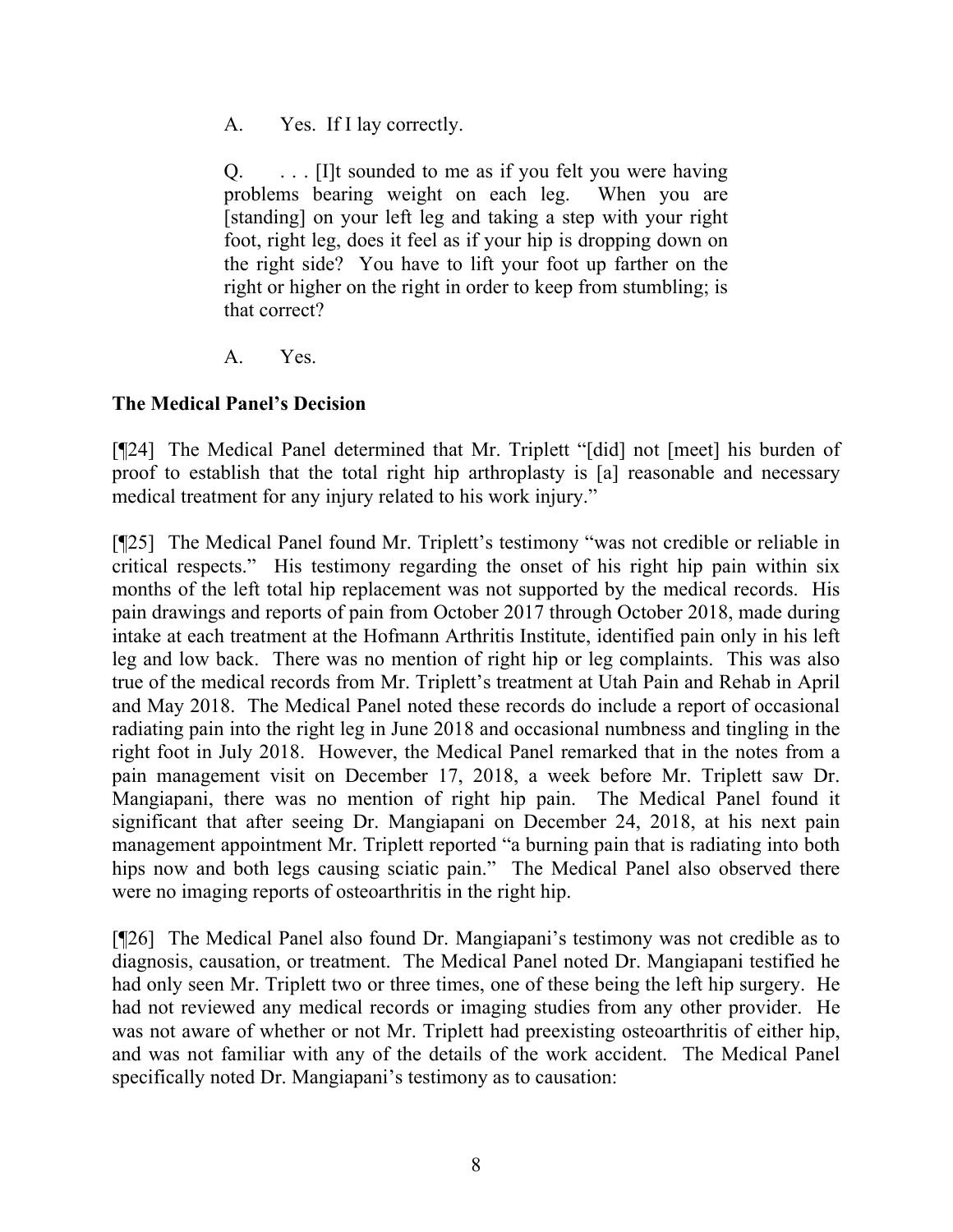So my opinion and giving – knowing that he was a man who has sustained an injury, has **had issues with both of his hips since then**, which is, you know, having only met him, that it could certainly contribute to the acceleration of that process. So to go back and say is  $-$  is it possible to have osteoarthritis prior to having an injury? Yes, that's correct. But to become symptomatic from it to the point where you're failing non-operative treatment of all kinds, to the point where you require joint replacement surgery, that could easily be exacerbated and explained **by an injury on both sides**.

The Medical Panel recognized this testimony conflicted with Mr. Triplett's testimony that the right leg only became problematic after his left hip surgery.

[¶27] The Medical Panel addressed Dr. Mangiapani's testimony stating:

Dr. Mangiapani had a poor understanding of [Mr.] Triplett's progress after his left hip arthroplasty as is evidenced by a comparison of the medical records and Dr. Mangiapani's testimony. In that same regard, Dr. Mangiapani's testimony was undermined by the fact that he had not reviewed any other medical records. Indeed, the medical records that were provided did not support Dr. Mangiapani's testimony regarding continuing complaints of right hip pain, purported findings from imaging studies, and failure of non operative [sic] treatment of the right hip. There was very little, if any, documentation in the record to support his opinions. Finally, in the absence of the imaging studies or other diagnostic treatments, with regard to Dr. Mangiapani's recommendation for a total right hip arthroplasty the Hearing Panel agreed with Dr. Massa[n]d's assessment that surgery was not indicated just to relieve pain and not knowing what, if any, pathology is causing the pain. Further, given the less than excellent result from the left hip arthroplasty, another basis for Dr. Mangiapani's recommendation fails.

[¶28] The Medical Panel also conducted a detailed review of Dr. Massand's report and deposition testimony. The Medical Panel discussed Dr. Massand's report, which set forth an extensive review of Mr. Triplett's medical records from before and after the workrelated injury and the results of Dr. Massand's physical examination. The Medical Panel recognized Dr. Massand testified that an antalgic gait such as Mr. Triplett's "would 'very rarely' cause symptoms on the right."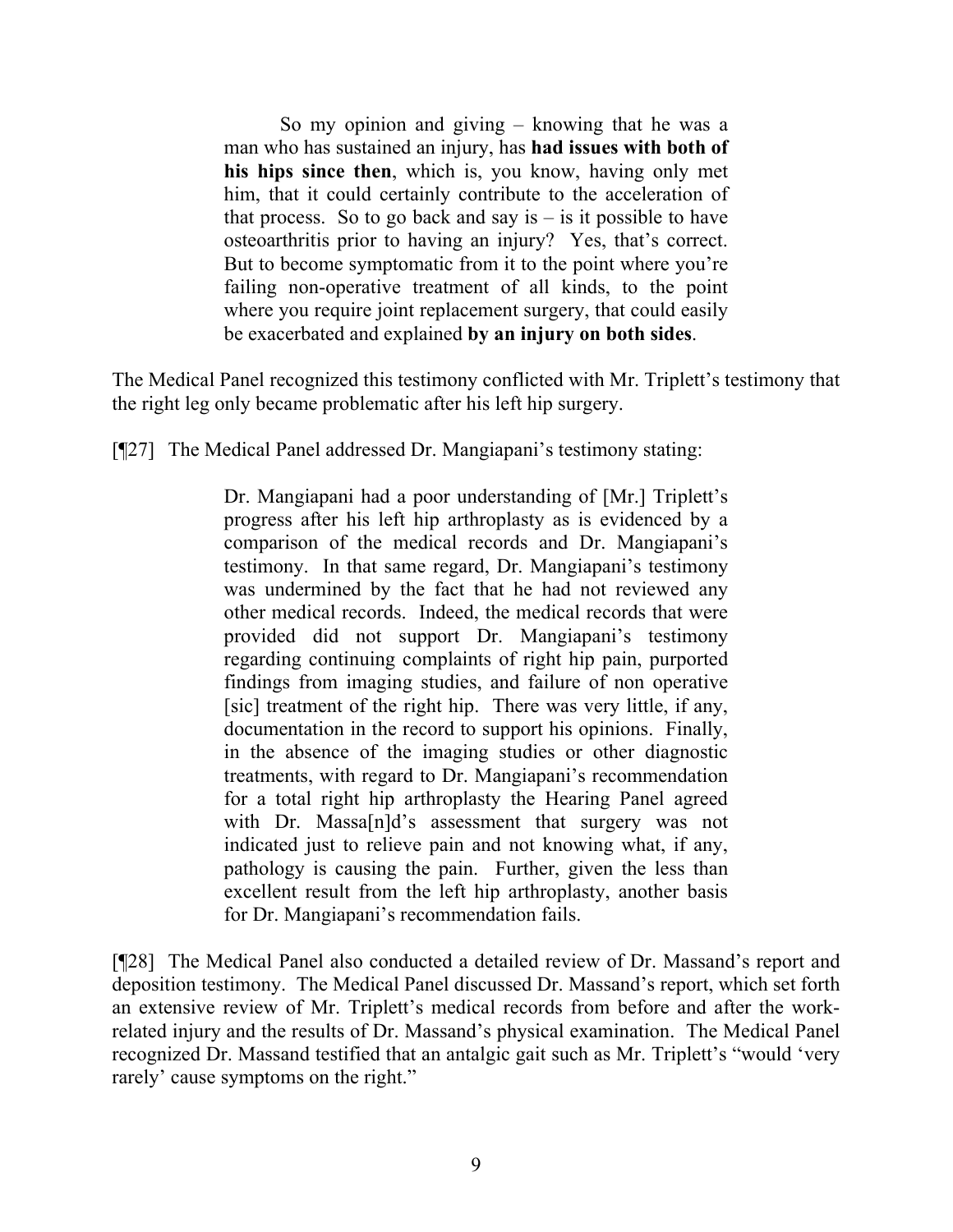[¶29] At his deposition, Dr. Massand testified regarding several possible causes of Mr. Triplett's right hip pain: "it's a possibility [Mr. Triplett] may have slight aggravation"; "there is likelihood as to arthritis of right hip was degenerative and may have been slightly aggravated due to . . . the favoring of his [right] hip"; and Mr. Triplett's osteoarthritis may have been "aggravated" by his significant weight gain and tobacco use.

[¶30] The Medical Panel rejected the portion of Dr. Massand's testimony which would "support a finding that [Mr.] Triplett may have suffered a 'slight' aggravation of his preexisting asymptomatic osteoarthritis of the right hip or that he may have developed right hip pain as a result of an altered gait resulting from the left hip arthroplasty[.]" The Medical Panel explained, "[I]t appear[ed] [Dr. Massand] was taking [Mr.] Triplett's word for it that the right hip became symptomatic after the left hip arthroplasty . . . before any actual complaints of right hip pain were documented, including [Mr.] Triplett's own pain drawings." As a result, the Medical Panel found "that those opinions . . . lack[ed] sufficient foundation."

[¶31] The Medical Panel's application of the facts to the law includes a paragraph stating:

> [T]here was a failure of proof in this case as the [Medical] Panel was not persuaded that [Mr.] Triplett['s] pain was originating from his right hip as most of the pain that he described, and his description of the movements that caused him pain, pointed to the back as a source of the pain. **Indeed the [Medical] Panel noted that [Mr.] Triplett stood up three to four times during the hour hearing which indicated to the [Medical] Panel that the source of his pain was related more to the back [than] the hip as persons suffering from hip pain do not generally find relief standing up, rather standing up aggravates the hip pain.**

(Emphasis added.)

[¶32] The Medical Panel concluded that "the preponderance of the evidence does not support" Mr. Triplett's complaints that the right hip pain resulted from the work injury, and "the proposed total right hip arthroplasty for that condition is not [a] reasonable and necessary treatment for the work related injury."

# *DISCUSSION*

[¶33] Mr. Triplett maintains that the Medical Panel's comments directed at his actions standing to achieve pain relief—established that the Medical Panel made the equivalent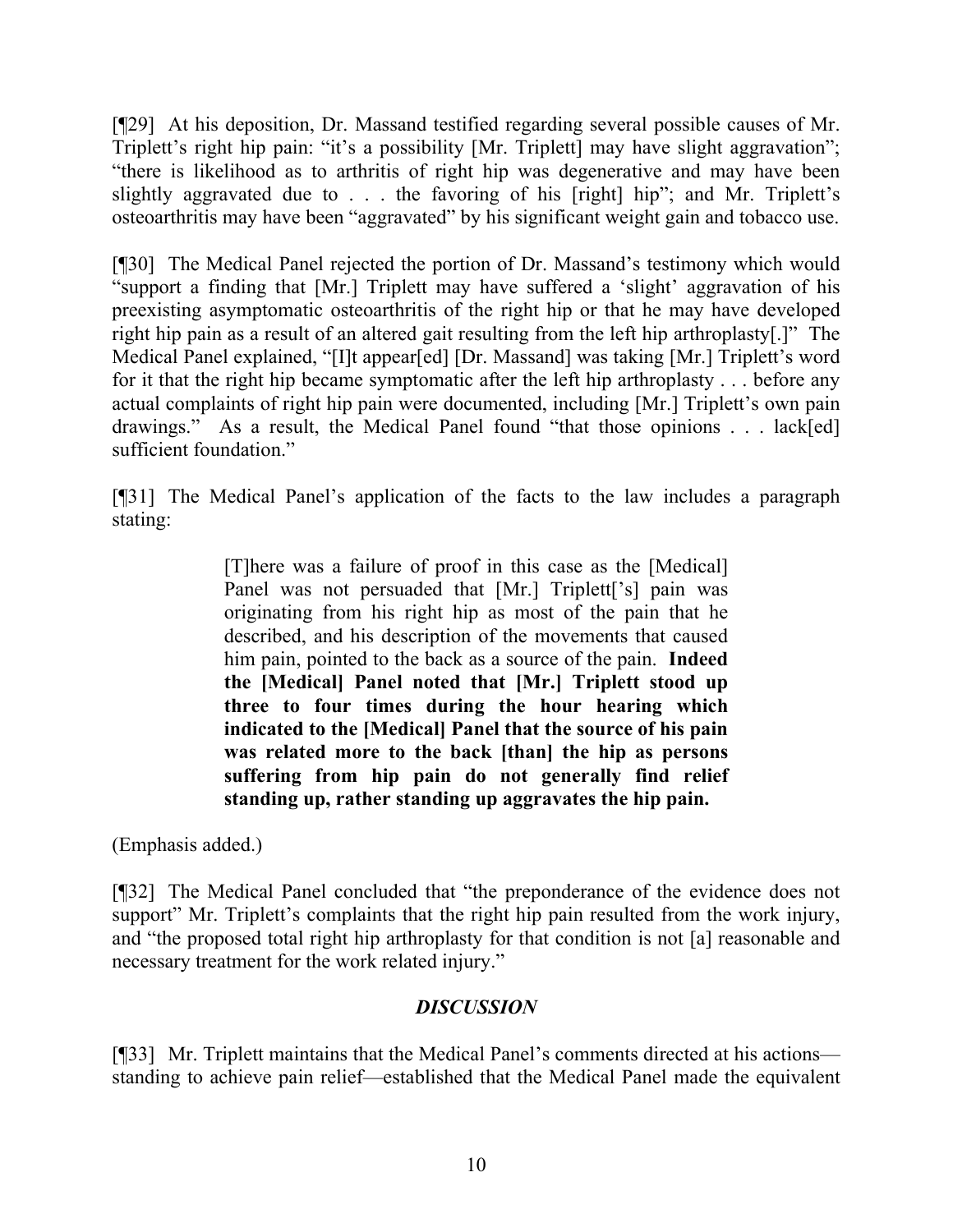of an independent examination. It then relied on that examination, as opposed to the evidence, in denying Mr. Triplett's request for worker compensation benefits.

### *STANDARD OF REVIEW*

[¶34] We review an administrative appeal as if it came directly from the administrative agency, giving no deference to the district court's ruling on the appeal. *Boyce v. State ex rel. Dep't of Workforce Servs., Workers' Comp. Div.*, 2017 WY 99, ¶ 21, 402 P.3d 393, 399–400 (Wyo. 2017); *Price v. State ex rel. Dep't of Workforce Servs., Workers' Comp. Div.*, 2017 WY 16, ¶ 7, 388 P.3d 786, 789 (Wyo. 2017). Wyo. Stat. Ann. § 16-3-114(c) governs our standard of review:

> (c) To the extent necessary to make a decision and when presented, the reviewing court shall decide all relevant questions of law, interpret constitutional and statutory provisions, and determine the meaning or applicability of the terms of an agency action. In making the following determinations, the court shall review the whole record or those parts of it cited by a party and due account shall be taken of the rule of prejudicial error. The reviewing court shall:

> > (i) Compel agency action unlawfully withheld or unreasonably delayed; and

> > (ii) Hold unlawful and set aside agency action, findings and conclusions found to be:

> > > (A) **Arbitrary, capricious, an abuse of discretion or otherwise not in accordance with law;**

> > > (B) Contrary to constitutional right, power, privilege or immunity;

> > > (C) In excess of statutory jurisdiction, authority or limitations or lacking statutory right;

> > > (D) Without observance of procedure required by law; or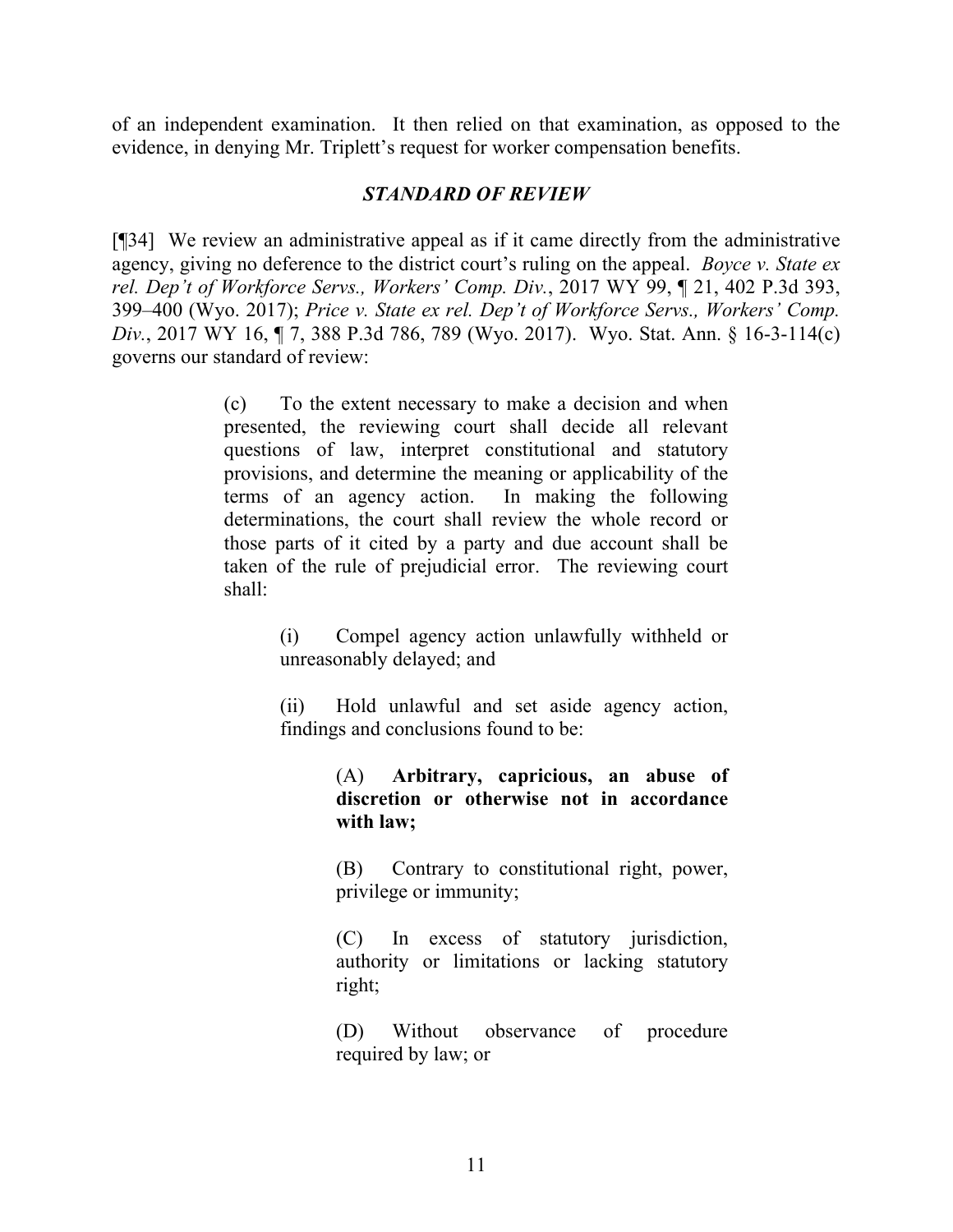## **(E) Unsupported by substantial evidence in a case reviewed on the record of an agency hearing provided by statute.**

Wyo. Stat. Ann. § 16-3-114(c) (LexisNexis 2021) (emphasis added).

[T]he substantial evidence standard will be applied any time we review an evidentiary ruling. . . . If the hearing examiner determines that the burdened party failed to meet his burden of proof, we will decide whether there is substantial evidence to support the agency's decision to reject the evidence offered by the burdened party by considering whether that conclusion was contrary to the overwhelming weight of the evidence in the record as a whole. . . . If, in the course of its decision making process, the agency disregards certain evidence and explains its reasons for doing so based upon determinations of credibility or other factors contained in the record, its decision will be sustainable under the substantial evidence test.

*Dale v. S & S Builders, LLC*, 2008 WY 84, ¶ 22, 188 P.3d 554, 561 (Wyo. 2008).

[¶35] We review an agency's conclusions of law de novo and affirm only if its conclusions are in accordance with the law. Wyo. Stat. Ann.  $\S$  16-3-114(c)(ii)(A).

> We also use the arbitrary and capricious standard of review as a "safety net" to catch agency action which prejudices a party's substantial rights or which may be contrary to the other review standards under the Administrative Procedure Act, yet is not easily categorized or fit to any one particular standard. This standard is not meant to apply to true evidentiary questions, but it instead applies when, for example, the agency failed to admit testimony or other evidence that was clearly admissible, or failed to provide appropriate findings of fact or conclusions of law. This standard also applies when a medical hearing panel takes notice of contested material facts that are not in evidence.

*McIntosh v. State ex rel. Wyoming Workers' Safety & Comp. Div.*, 2013 WY 135, ¶ 31, 311 P.3d 608, 616 (Wyo. 2013) (internal citations and quotation marks omitted).

> The arbitrary and capricious test requires the reviewing court to review the entire record to determine whether the agency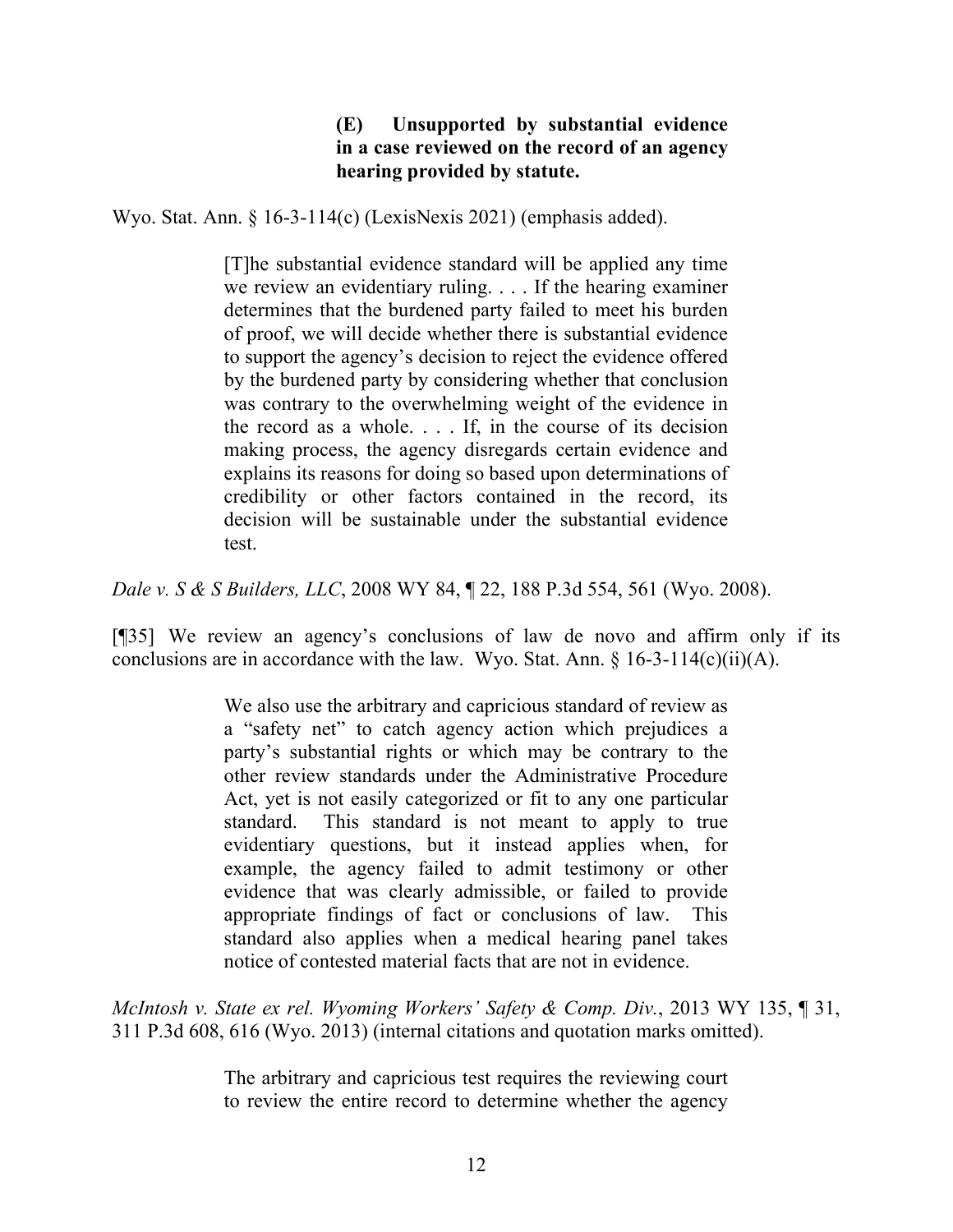reasonably could have made its finding and order based upon all the evidence before it. The arbitrary and capricious standard is more lenient and deferential to the agency than the substantial evidence standard because it requires only that there be a rational basis for the agency's decision.

*Matter of Worker's Comp. Claim of Vinson*, 2020 WY 126, ¶ 27, 473 P.3d 299, 309 (Wyo. 2020) (quoting *Tayback v. Teton Cnty. Bd. of Cnty. Comm'rs*, 2017 WY 114, ¶ 13, 402 P.3d 984, 988 (Wyo. 2017)). "Importantly, our review of any particular decision turns not on whether we agree with the outcome, but on whether the agency could reasonably conclude as it did, based on all the evidence before it." *Worker's Comp. Claim of Bailey v. State ex rel. Dep't of Workforce Servs.*, 2015 WY 20, ¶ 11, 342 P.3d 1210, 1213 (Wyo. 2015) (quoting *Dale*, ¶ 22, 188 P.3d at 561).

### *ANALYSIS*

[¶36] Mr. Triplett argues the Medical Panel's decision is arbitrary and capricious, and not in accord with law because causation was established when both Dr. Mangiapani and Dr. Massand testified that his right hip problems were aggravated by his antalgic gait after the left hip replacement. He claims that rather than accepting this uncontested evidence, the Medical Panel substituted its opinion for that of the medical experts. The Workers' Compensation Division disagrees, contending the Medical Panel analyzed the experts' opinions and explained its findings that the experts lacked credibility on causation. It contends that the Medical Panel's conclusion (that Mr. Triplett failed to meet his burden of proof) is supported by substantial evidence.

[¶37] An employee bears the burden of proving a compensable injury "arising out of and in the course of employment[.]" Wyo. Stat. Ann.  $\S 27-14-102(a)(xi)$  (LexisNexis 2021). To show that the compensable injury arises out of or in the course of employment, the workers' compensation claimant has the burden of proving a causal connection between the work-related incident and the injury by a preponderance of the evidence. *Boyce*, ¶ 22, 402 P.3d at 400. The causal connection must be shown "to a reasonable degree of medical probability." *Id.* (quoting *Leib v. State, ex rel., Dep't of Workforce Servs., Workers' Comp. Div.*, 2016 WY 53, ¶ 12, 373 P.3d 420, 424 (Wyo. 2016)). A second compensable injury occurs when "an initial compensable injury ripens into a condition requiring additional medical [treatment]." *In re Kaczmarek*, 2009 WY 110, ¶ 9, 215 P.3d 277, 281 (Wyo. 2009) (quoting *Yenne-Tully v. Workers' Safety & Comp. Div., Dep't of Emp.*, 12 P.3d 170, 172 (Wyo. 2000)). When a second compensable injury compounds a preexisting condition, "Wyoming law does not require a change in the underlying pathology to find a material aggravation. What it requires is that the work injury combine with the preexisting condition to create the present disability and need for treatment." *In re Vandre*, 2015 WY 52, ¶ 36, 346 P.3d 946, 960 (Wyo. 2015) (quoting *Judd v. State ex rel. Wyoming Workers' Safety & Comp. Div.*, 2010 WY 85, ¶ 36, 233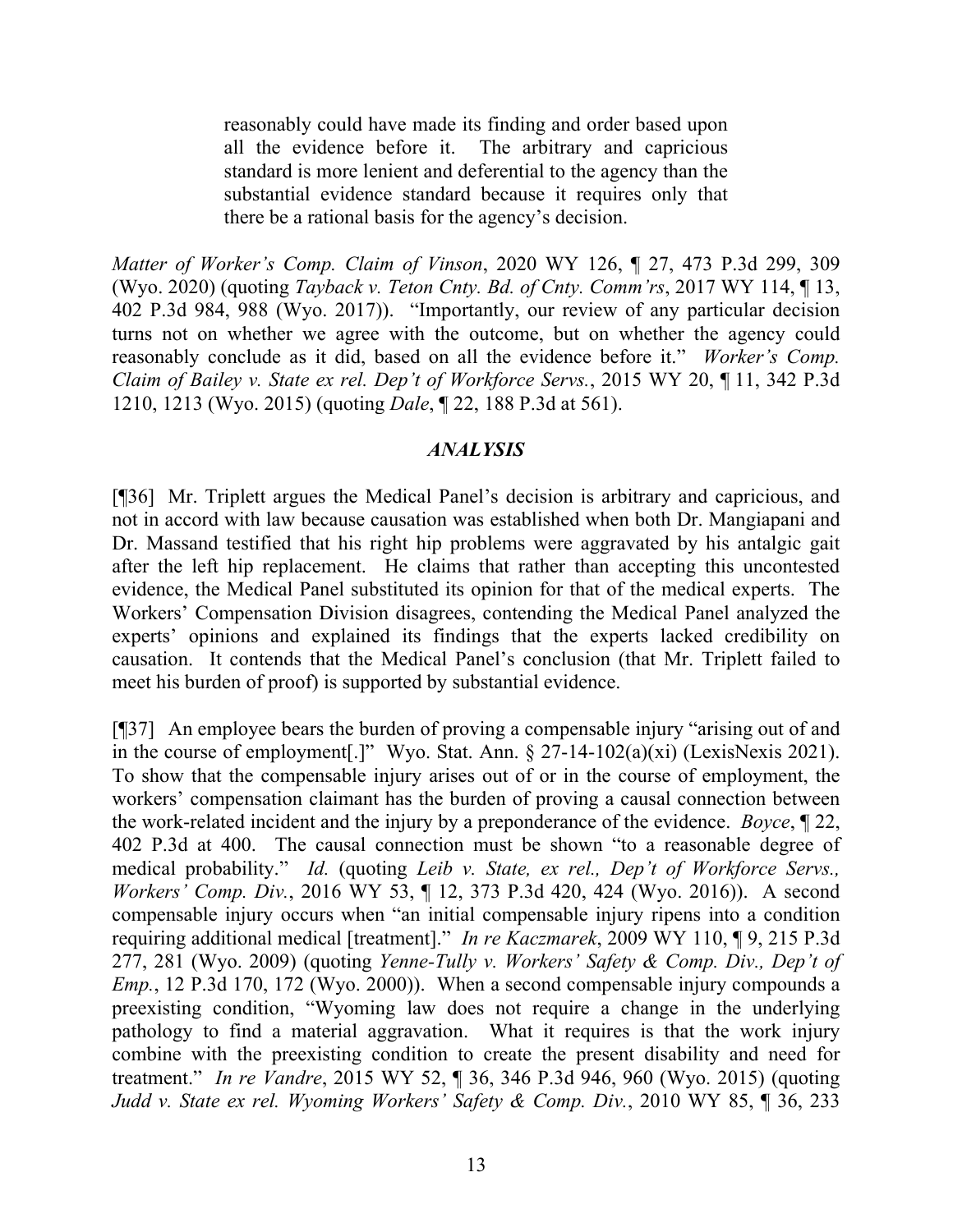P.3d 956, 970 (Wyo. 2010)). Mr. Triplett bore the burden of establishing that his right hip pain was a second compensable injury.

[¶38] The claimant's burden "[t]ypically . . . requires expert medical testimony that it is more probable than not that the work contributed in a material fashion to the precipitation, aggravation, or acceleration of the injury." *Boyce*, ¶ 22, 402 P.3d at 400 (quoting *Leib*, ¶ 12, 373 P.3d at 424). "[M]embers of the [Medical Panel] have medical expertise which enables them to understand and render decisions in technical cases like this one. As the trier of fact, the [Medical Panel] must weigh the evidence and determine witness credibility." *Boyce*, ¶ 26, 402 P.3d at 401 (quoting *Price*, ¶ 15, 388 P.3d at 791).

[¶39] Mr. Triplett recognizes the Medical Panel "is entitled to disregard expert medical opinion if it finds the opinion unreasonable, not adequately supported by the facts upon which the opinion is based, or [if it is] based upon an incomplete or inaccurate medical history." *Boyce*, ¶ 26, 402 P.3d at 401 (citations and internal quotation marks omitted); *McMillan v. State ex rel. Dep't of Workforce Servs., Workers' Comp. Div.*, 2020 WY 68, ¶ 11, 464 P.3d 1215, 1219 (Wyo. 2020). He claims, however, that while the Medical Panel *appeared* to weigh both experts' opinions, it was not weighing the evidence when it determined that Mr. Triplett's standing up and sitting down several times throughout hearing "related more to the back [being injured than] the hip as persons suffering from hip pain do not generally find relief standing up, rather standing up aggravates the hip pain." Mr. Triplett concludes that no expert testified that standing up aggravates hip pain, and therefore, the Medical Panel's insertion of its own diagnosis was not in accordance with the law.

[¶40] Mr. Triplett cites *Worker's Comp. Claim of Decker v. State ex rel. Wyoming Med. Comm'n*, 2005 WY 160, ¶ 34, 124 P.3d 686, 697 (Wyo. 2005). In *Decker*, we reversed the Medical Commission's finding that Mr. Decker failed to meet his burden of proof. We held that the Medical Panel's decision was insufficient because it did "not specify the inconsistent physical findings or the gaps in history the Commission found material." *Id.* ¶ 30, 124 P.3d at 696. In addition, we concluded that, "[i]nstead of weighing the medical opinions and other evidence, the Medical Commission appears to have independently diagnosed Decker based on symptoms reported by Decker and described in his medical records" and by "us[ing] the information elicited in response to [the Medical Panel's] questions to diagnose Decker." *Id.*  $\P$  31–32, 124 P.3d at 696. We stated:

> As the hearing examiner in medically contested cases, the Medical Commission is tasked with weighing the medical and other evidence presented to it by the parties. *It is not tasked with providing the equivalent of an independent medical examination and opinion.*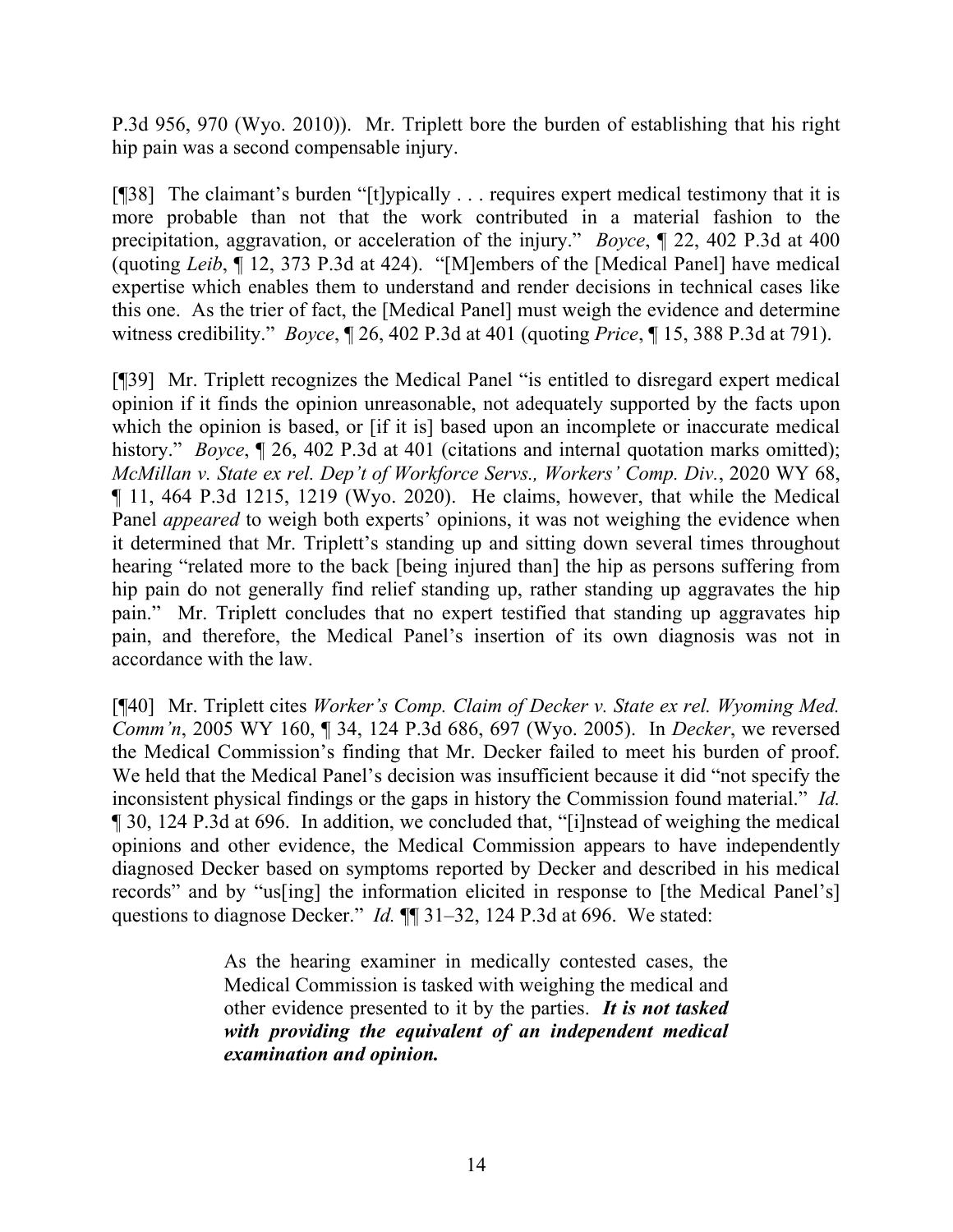*Decker*, ¶ 34, 124 P.3d at 697 (emphasis added); *see also McMasters v. State of Wyoming ex rel. Wyoming Workers' Safety & Comp. Div.*, 2012 WY 32, ¶ 77, 271 P.3d 422, 441 (Wyo. 2012) ("This Court has on prior occasions cautioned the Commission against these types of impromptu medical diagnoses and reminded the Commission of its obligation to make its decision on the basis of the records and testimony entered into evidence." (citing *Moss v. State ex rel. Wyoming Workers' Safety & Comp. Div.*, 2010 WY 66, ¶ 30, 232 P.3d 1, 9 (Wyo. 2010); *In re Nagle*, 2008 WY 99, ¶ 17, 190 P.3d 159, 166–67 (Wyo. 2008); *Worker's Comp. Claim of Rodgers v. State ex rel. Wyoming Workers' Safety & Comp. Div.*, 2006 WY 65, ¶ 41, 135 P.3d 568, 582 (Wyo. 2006))).

[¶41] Here, while the Medical Panel, inappropriately, referred to matters which were not in evidence—persons suffering from hip pain generally do not find relief from standing up—our review must consider the entire record to determine if the Medical Panel's conclusion was arbitrary or capricious or not in accord with the law, taking "due account . . . of the rule of prejudicial error." Wyo. Stat. Ann. § 16-3-114(c). In other words, we ask, despite the erroneous insertion of its independent opinion, was there otherwise a rational basis for the Medical Panel's conclusions? We find there was.

[¶42] Mr. Triplett's pain at the time of the hearing was not contested. Both experts testified Mr. Triplett suffers from degenerative osteoarthritis. Contrary to Mr. Triplett's assertion, however, the record contains conflicting evidence as to the *cause* of the pain in his right leg. The Medical Panel specifically noted the discrepancies and gaps in the evidence, including Mr. Triplett's failure to report pain in his right leg and hip to his medical providers for over a year. *See Boyce*, ¶ 33, 402 P.3d at 402 (timing of symptoms is relevant to causation).

[¶43] The Medical Panel fully explained the reasons it discounted certain opinions of the experts on causation. Dr. Mangiapani had only seen Mr. Triplett two or three times, had not reviewed medical records from any other provider, was not aware of Mr. Triplett's preexisting osteoarthritis, and was not familiar with any of the details of the work accident. It contrasted Dr. Mangiapani's diagnosis with Dr. Massand's testimony—that an antalgic gait would very rarely cause symptoms. It found that Dr. Massand's conclusion that the antalgic gait may have aggravated his right hip was based solely on Mr. Triplett's self-reporting and lacked foundation.

[¶44] Both doctors were equivocal on the issue of causation. Dr. Mangiapani testified the right hip issues were "partially related" to his work injury and "that if you have arthritis on one side of your body, there is an inflammatory response that can have an effect on the other side of the body." Dr. Massand's opinion that the left hip surgery could be related to the right hip was stated in terms of "possibility" and that Mr. Triplett "may have slight aggravation." "We have recognized that medical opinions expressed in terms of 'can,' 'could,' or 'possibly' are speculative and have upheld a fact finder's rejection of such opinions." *Boyce*, ¶ 31, 402 P.3d at 402 (quoting *Matter of Worker's*